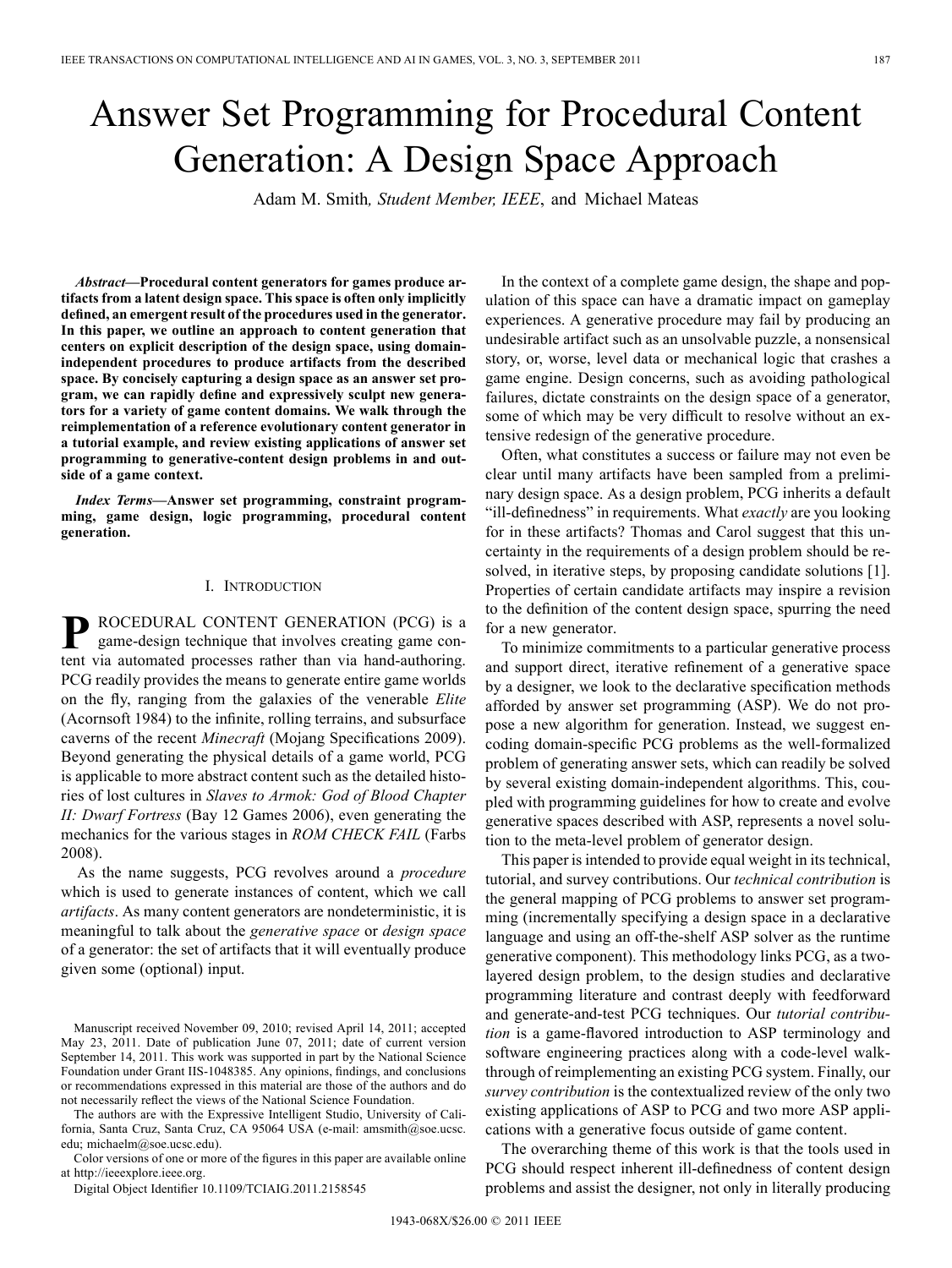the content, but in coming to understand what makes potential artifacts desirable. We offer the iterative exploration using declarative specification for design spaces afforded by ASP as an example of this kind of tool.

# II. MOTIVATION

We claim PCG is concerned with two design problems. The first is a concrete design problem dealing with the *production of game content* with desirable properties. The second is a meta-level problem dealing with the *production of generative procedures* with desirable properties (such as, among others, the ability to produce desirable content). While we might judge individual artifacts by their effects on gameplay or their aesthetic qualities, we should judge generative procedures on their runtime performance, expressiveness,<sup>1</sup> and manipulability in the face of shifting design requirements (mnemonically, we are looking for generative procedures that are fast/fancy/flexible). Solutions to the base, artifact generation problem should be found by machines (likely via automated search within a design space), and solutions to the meta-level, generative space design problem should be found by human designers (likely via iterative refinement of the design space's definition).

The essential problem in PCG, then, is to pick a design space that is both feasible to algorithmically sample while also containing only those artifacts that are desired. Solving this problem requires experimentation, both in generator design and in design space definition (deciding the specifics of what to generate).

Looking first at the artifact generation problem, a traditional decomposition is the generate-and-test process [2]. Generateand-test is a proven method for automating artifact design in PCG, with success in several game content and visual art domains [3]–[6].

The design space captured by a procedure based on this decomposition is the emergent result of composing the "generate" and "test" procedures. Some commitments made in the generate procedure (perhaps to a specific set of search operators) or in the test procedure (perhaps to an evaluation function) represent some *accidental complexity* in the larger PCG system [7]; the final artifacts could have been produced by a wildly different procedure that happened to cover the same design space. During development, generate-and-test processes are often refactored while preserving the design space they encode, often folding parts of the test deeper into the generator as a means to improve runtime efficiency [8]. At the same time, though some shifts in requirements on the design space may manifest as localized tweaks to a test procedure, other changes (particularly those that involve changing the level of abstraction used in representing artifacts) will require a complete overhaul of both the generate and test procedures.

Thus, in easing refinement of a generator by providing direct control over a design space, we should minimize commitments to procedural details. We should focus only on assertions about artifacts or the shape of the space from which they come. Direct specification should allow us to expend less effort in getting a content generation project started, and throw away less effort as

design requirements change in light of new experiences. Doing this requires an alternate paradigm which allows us to factor out procedural details.

Declarative programming (in which knowledge is expressed, absent of control flow; describing *what* to compute instead of *how* to compute it) holds promise for avoiding accidental complexity [9], and it has already been used for a number of PCG applications. The declarative nature of the Tutenel's semantic scene description language [10] and Smelik's SketchaWorld system [11] is reported to reduce designer effort and provide a more intuitive mode of expression. Likewise, the use of a constraint solver in Tanagra reduced overall system complexity by placing the details of low-level geometry placement out of sight, foregrounding the constraint structure of playable platformer levels [12]. Even the use of design grammars, such as in Dormans' work in generating missions and maps for adventure games [13], is an example of content generation using a declarative representation of the design space.

Answer set programming has emerged as a declarative programming paradigm with particularly potent affordances for describing the design spaces of PCG problems. Although nominally designed for knowledge representation and search-intensive reasoning tasks, it is easily repurposed for "answer set synthesis" in which ASP is exploited primarily for its generative capabilities [14].

In LUDOCORE [15], an ASP-backed framework for producing formal models of videogames, a designer can use "structural queries" to solve for (or generate) elements of game content that are consistent with dynamic gameplay constraints. While LUDOCORE primarily used ASP to implement gameplay trace inference, generation of rudimentary dungeon maps (as the presence and connectivity of rooms) was a welcomed side effect.

In *Variations Forever* [16], our recent experiment with PCG for mini-game rulesets (described in more detail in the survey later), we sought out ASP as a programming paradigm capable of expressively handling code-like game content. The approach, it turned out, was quite general. Further, we found reshaping the design space of our generator so engaging that we suggested using online, player-driven expansion and sculpting of the space as a novel game mechanic.

In this paper, we generalize the PCG approach first articulated in *Variations Forever* and demonstrate its use in a variety of domains. This approach includes concrete code strategies for creating answer set programs that model design spaces and meta-level strategies for evolving a design space in response to experience with generated artifacts.

### III. ANSPROLOG AND ASP

Before we launch into using ASP for content generation, the reader should have a basic level of literacy with AnsProlog, the language accepted by common answer set solvers [17]. Note that "answer set programming" refers to the programming paradigm (as one would refer to the paradigms of functional or object-oriented programming) and "AnsProlog" refers to a concrete syntax one uses to write answer set programs (as one would refer to Scheme or Java syntax). Though they share common syntax features for the description of logical terms, answer set solvers are not Prolog interpreters.

<sup>&</sup>lt;sup>1</sup>Here, "expressiveness" refers to the ability to generate artifacts with coherent, fine detail in the same way one would speak of the expressiveness of a particular musical instrument.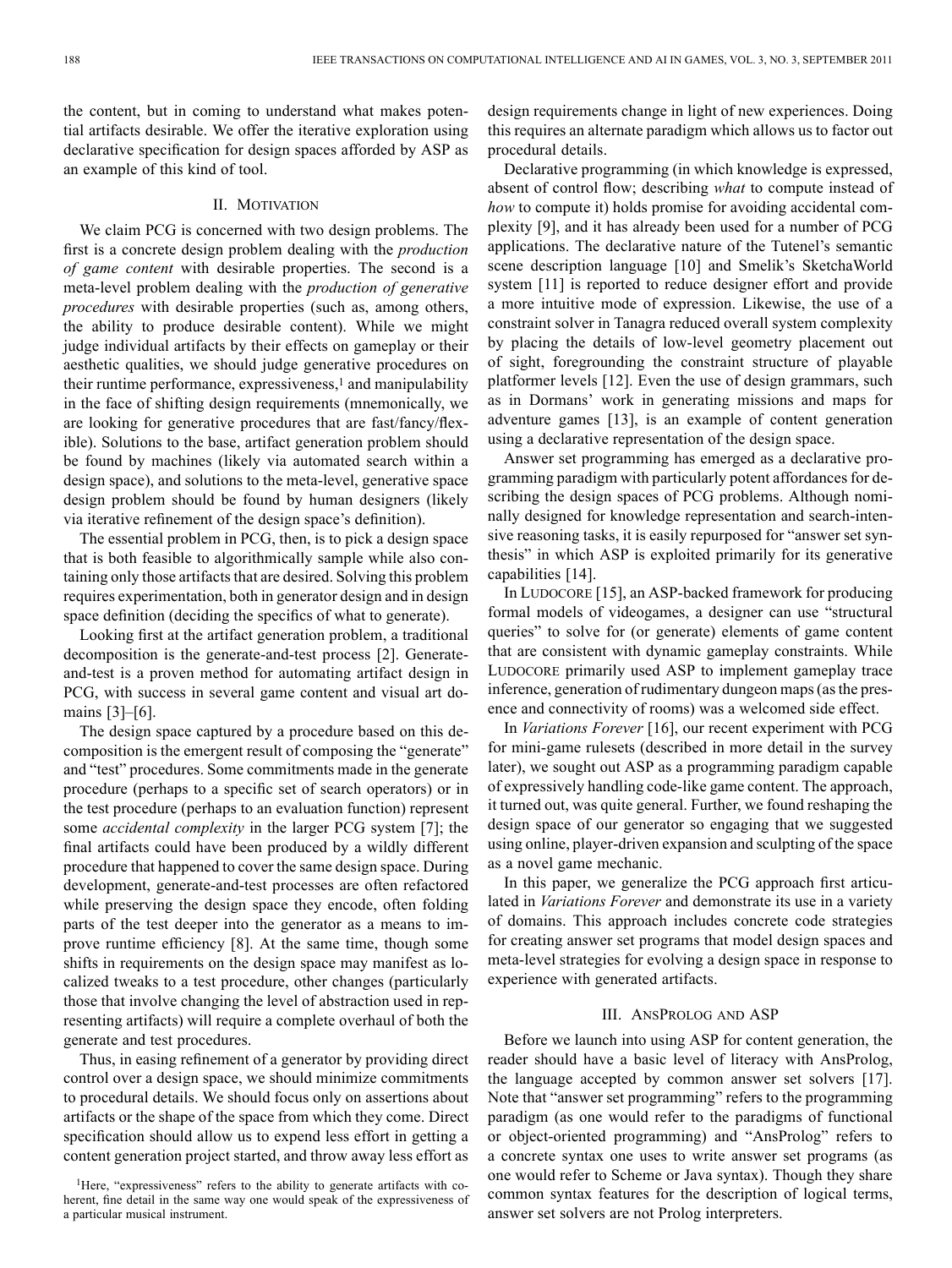#### *A. Basic Logic Programming*

AnsProlog syntax is derived from Prolog, the well-known deductive logic programming language. As such, both codelike and data-like knowledge is represented using a common scheme: logical terms. Terms may either be atoms (named symbols, numbers, or strings) or compounds consisting of functor (a symbol) and a list of logical terms as arguments. Collections of logical terms can readily represent any data structure; the following terms might describe properties of various game content artifacts:

teleportation\_disabled**.**

```
initial_health(100).
weather_model(springtime).
allies(humans,elves).
damage(sword_of_might,11).
scripted_event(spawn(boss,temple),120).
valid_move(rock),
valid_move(paper),
valid_move(scissors),
valid_move(lizard),
valid_move(spock).
phase(1,movement),
phase(2,combat),
phase(3,diplomacy).
```
Each set of the above terms was terminated with a period to indicate that they could also be interpreted as simple sentences in first-order logic, i.e. facts. More complex logical sentences, called rules, are possible using logic variables and the if-operator ":-" (called the neck because it connects the head of a rule to a body). These rules might be used to derive properties of an artifact described in terms of facts like those above. Note the use of a comma in rule bodies to mean "and" and reuse of a rule's head to signify an "or" between the various clauses of a rule:

```
plateau at (X):-
  height(X-1, H), height(X, H), height(X+1, H).
hostile (A, B): - enemy (A, B).
hostile(A, C): - enemy(A, B), friend(B, C).
hostile(A, C):- friend(A, B), enemy(B, C).
```
The first rule above roughly translates as "there is a plateau at a position if its immediate neighbors have the same height" (where  $\overline{X}$  is the position and  $\overline{H}$  is the particular height level they share). The second rule is more complex; it captures the logic of this statement: "I am hostile to someone if they are my enemy, if they are the friend of one of my enemies, or if they are the enemy of one of my friends."

We say that the collection of rules and facts with structurally matching heads defines a predicate, a logical condition which may either be true or false for each instantiation of its arguments (e.g., hostility may perhaps exist between two characters Alice and Bob, but not between Alice and Eve). Some predicates are extensionally defined by a list of facts (as in a modern database) while others are intensionally defined by a set of rules (for which unbound variables are treated as universally qualified, in a logical interpretation). It is sometimes useful to think of facts as simply rules with no body (in fact, solvers treat them as such).

# *B. Answer Set Programming*

While general facts and rules are common to all logic programming languages, AnsProlog uses two additional constructs: choice rules and integrity constraints. These constructs are the key to the generative faculties of ASP.

Where traditional logic programming is concerned with what *must* be true in some logical world, *choice rules* allow the description of what *might* be true (facts available for inference through abductive reasoning). In choice rules, braces are used to group a collection of terms, some number of which might be true as facts in the logical world. The following is a traditional example of reasoning with choice rules:

```
{rain, sprinkler}.
wet:- rain.
wet:- sprinkler.
dry:- not wet.
```
Translating, this snippet says that it might have rained and a sprinkler might have been on (or both, or even neither). It also says both rain or sprinkler necessarily imply wet (grass, perhaps). The final rule allows us to derive the expectation of dryness if there was no means of producing wetness.

ASP takes its name from its focus on "answer sets." Answer sets are the collections of ground (variable-free) facts that are consistent with the logical worlds an answer set program describes. The small program above admits four answer sets, each representing the combination of things that might be true along with the necessary deductive consequences of those selections:

```
dry.
wet, rain.
wet, sprinkler.
wet, rain, sprinkler.
```
Meanwhile, *integrity constraints* let a programmer express what *must not* be true in a logical world, independent of what other rules say. They resemble traditional rules with a missing head (they can be imagined to read "implies contradiction").

In the grass scenario, we can incorporate the new knowledge that, perhaps, our sprinkler has an automatic shutoff that prevents it from running in the rain. To do this, we simply write the integrity constraint that sprinkler can never be assumed at the same time as rain (i.e., the conjunction of sprinkler and rain implies a contradiction):

# **:-** sprinkler**,** rain**.**

The combined program now only admits the first three answer sets. While an equivalent program could have been written using choice rules alone, the benefit of integrity constraints comes from their ability to filter out (or reject) undesirable answer sets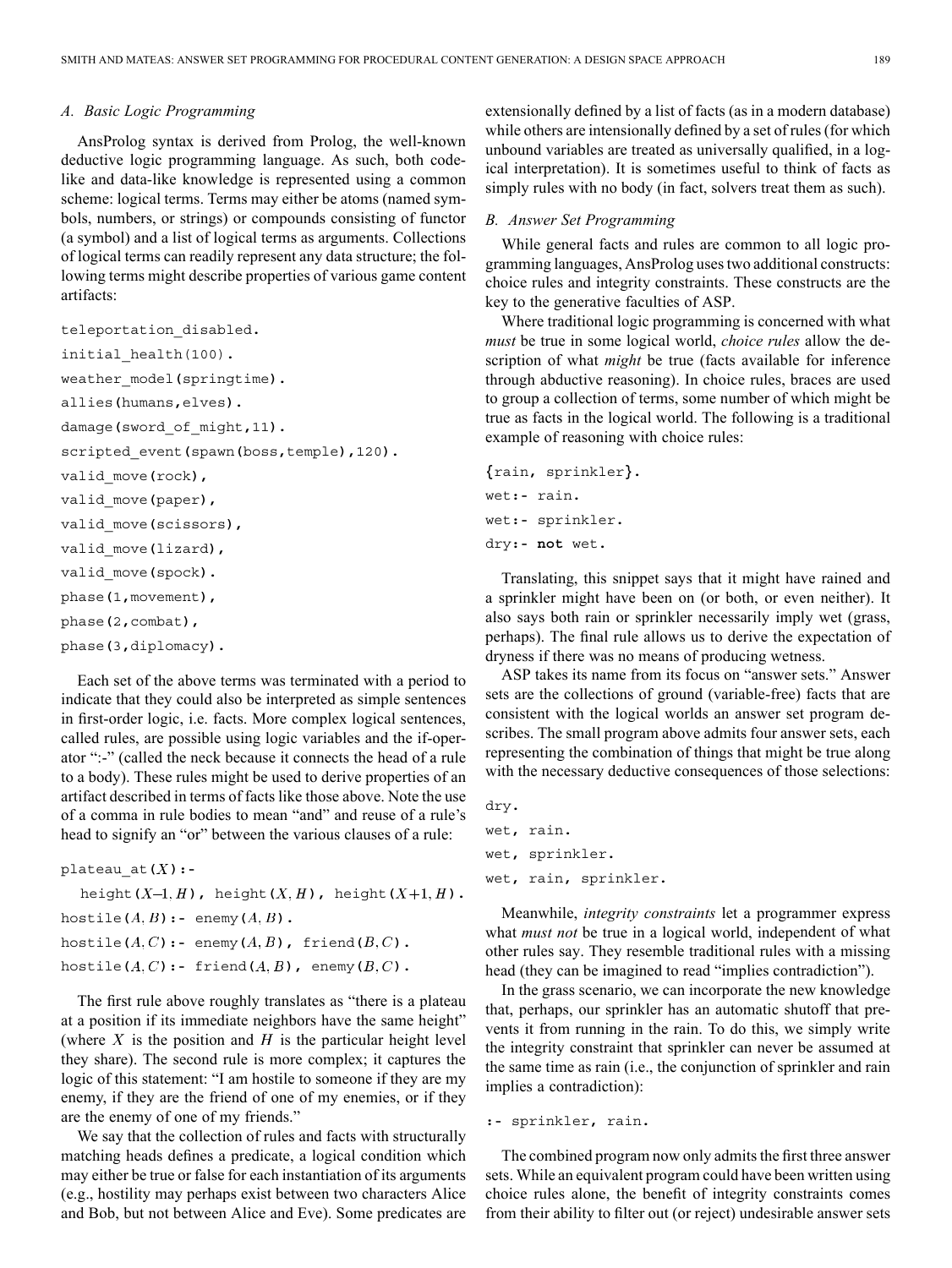without having to understand the process by which those undesirables might arise. Integrity constraints do not simply block the final display of certain answer sets; they actually prevent undesirable answer sets from ever being generated in the first place.

# *C. ASP Solvers*

To generate a number of answer sets for a given answer set program, one feeds the program to an ASP solver. This process is conceptually similar to how one may feed problems to a SAT (Boolean satisfiability checking) solver in order to produce one or more satisfying truth assignments. Indeed, some ASP solvers make use of unmodified SAT solvers internally [18]. Regardless of solver choice, equivalent results are guaranteed by the semantics of AnsProlog. Solvers may be treated as interchangeable black boxes. Even those solvers which are capable of using incomplete (but potentially faster) search algorithms will fall back to a complete search algorithm when the heuristic method flounders [18]. Genetic algorithms have been proposed for this role [19], and ant colony optimization has been demonstrated as a core answer set solving algorithm in small-scale examples [20].

The interaction between solver and problem in ASP differs greatly from the setup used with metaheuristic search processes. Generic, "black-box" search algorithms are only allowed to access the problem domain by invoking an evaluation procedure on complete, candidate solutions. Because the evaluation procedure is opaque from the search algorithm's perspective, the problem designer is free to use any means of implementing the procedure they see fit. Having a single, tightly controlled channel for domain specific to enter the search algorithm makes these algorithms very general, even domain agnostic. At the same time, it also strongly limits the search algorithm's access to knowledge about the domain's structure which could speed up the search process. By contrast, though also domain agnostic, ASP solvers require a "white-box" declaration of the domain structure in a language the solver can recognize and reason over. While this can in some cases require more effort than producing a black-box evaluation procedure, it avoids the need to invent informative numerical evaluation metrics for domains that lack a natural metric. ASP and metaheuristic search, as generation techniques, fundamentally differ in their *problem formulation*.

Common ASP solvers generally use search algorithms that are not explainable as the kind of generate-and-test processes used in metaheuristic search algorithms; the Davis–Putnam algorithm often used as a base for more specific answer set solving algorithms fundamentally works property by property [21], rejecting whole subspaces of potential solutions before any are even fully "generated." Applied to a traditional maze generation problem where the solver must place walls on a map while ensuring the maze's finish is accessible from the start, the solver will conceptually build the map wall by wall, analyzing a potential maze based on properties of only those walls and passages committed so far. In this way, the solver can reject the large subspace of potential mazes which include walls that completely surround the start of the maze after only a few exploratory commitments. Having reached this dead-end in the design space, a Davis–Putnam-inspired solver will backtrack and try alternatives for its recent choices. For more detail,

AI textbooks such as Russel and Norvig's [22 p. 221] will generally provide approachable pseudocode and examples for the well-known Davis–Putnam algorithm and its variants.

By contrast to these algorithms, a generate-and-test process would entail generating a complete maze (even if it only had a few walls) before attempting to test the maze for validity (reachability in this case). The important distinction is that generate-and-test process always evaluates individual artifacts in a global manner whereas most ASP solvers will evaluate an incompletely defined artifact (standing in for the space of all artifacts which share the committed substructure) in a local manner, allowing the search process access to information about which substructures to credit or blame for an artifact's overall desirability.

Many ASP solvers even incorporate opportunistic learning that finds ways to simplify the search process during execution (learned "nogoods" are automatically discovered bounds on infeasible regions of a search space [23]). In a sense, these advanced solvers self-refactor (in a design-space-preserving manner) in response to emergent structures in the search space.

This is not to say that generation via answer set solving will actually be faster than with a generate-and-test process. Instead, we point out that common ASP solvers employ sophisticated search processes that are meaningfully distinct from generate-and-test processes. From the perspective of the programmer using an ASP solver, whether that particular solver uses generate-and-test internally is an invisible implementation detail so long as the AnsProlog language semantics are respected.

While there are several ASP solvers available, we have been most productive using Clingo [24], an advanced, integrated solver from the Potassco toolset [25]. We chose Clingo primarily for its rich documentation and simple command-line interface.

### IV. A METHOD FOR USING ASP FOR PCG

Recall that the concrete design problem in PCG is the generation of artifacts from some design space (the set of artifacts with desirable properties). This design space needs some representation that a machine can understand before any automatic generation can be done.

Instead of jumping all the way into committing to a partitioning between isolated generate and test procedures, we propose capturing a design space as the range of answer sets admitted by an answer set program. Doing so, we can directly import the sophisticated search algorithms used in ASP solvers into our specific PCG domain "for free," without the cognitive overhead of juggling the implementation of a generative procedure. The use of a declarative, logical language to express a design space keeps the focus on properties of artifacts and the properties of the space itself.

Fig. 1 illustrates how ASP solving parallels the intent of the concrete design problem. Because the design space is a conceptual construct accessible only to the designer, one can only directly generate artifacts from this space via manual construction ("hand authoring"). The design space is modeled (explained to a machine) as an AnsProlog program, which is given to an off-the-shelf ASP solver to produce answer sets, which can be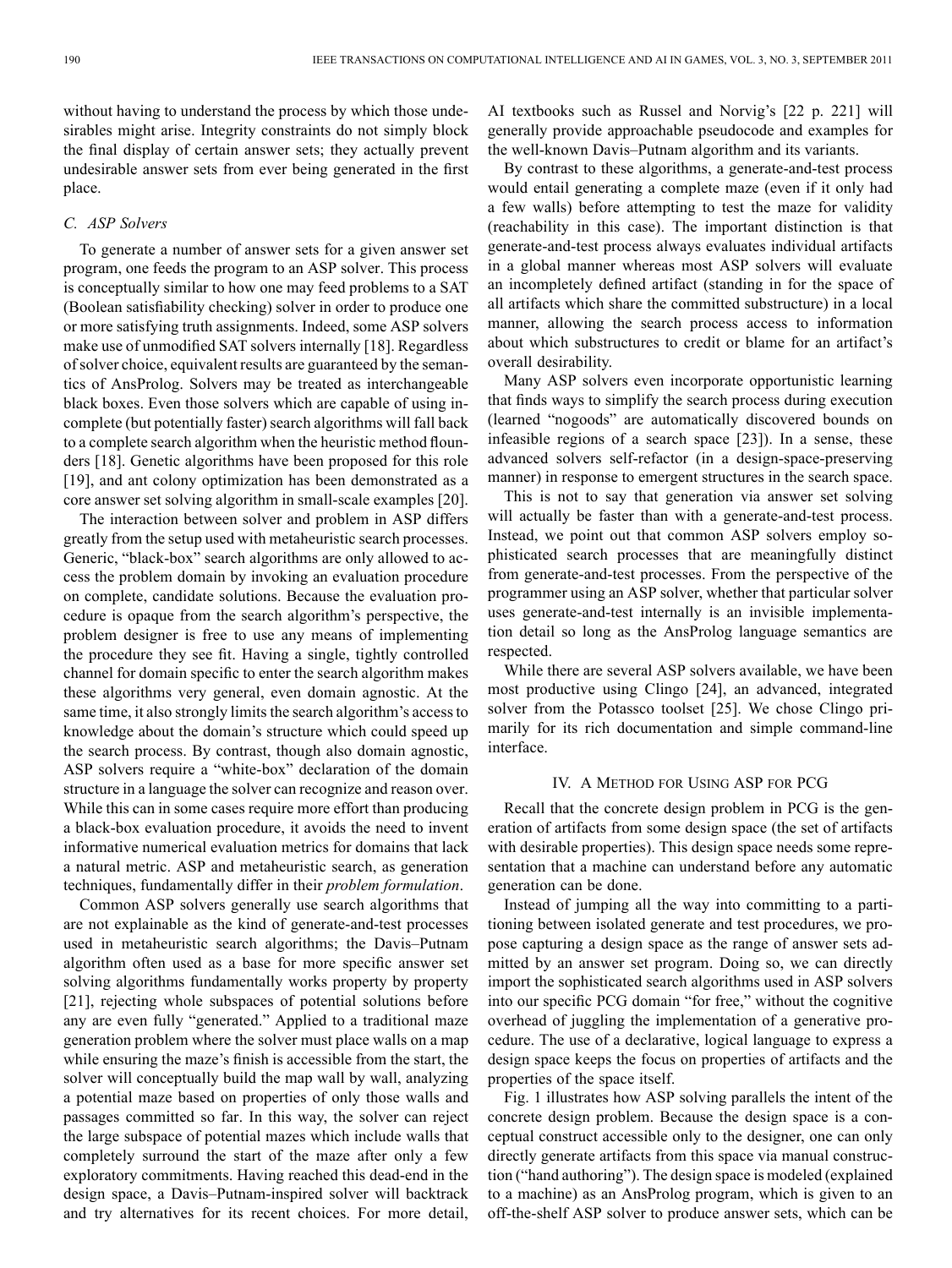

Fig. 1. In our method, the intent to generate artifacts from a (conceptual) design space is carried out by first modeling the design space with a logic program, and then invoking a domain-independent solver to produce answer sets which can be interpreted as descriptions of the desired artifacts. Experience with generated artifacts inspires redefinition of the design space. This diagram mimics a similar diagram in ASP software engineering for which "design space" and "artifacts" replace the more generic "problem" and "solution" [26].

interpreted in the context of some game to construct the artifacts the answer sets describe. Generated artifacts will often inspire changes to the design space, allowing new structures or rejecting undesirable emergences. In the remainder of this section, we will keep the discussion at a high level, as the subsequent tutorial example and case study sections will strongly ground the method.

#### *A. Representing Artifacts and Spaces*

Artifacts, in ASP, are represented by logical facts that describe their in-game properties. There is a certain minimal set of facts that is needed to reconstruct an artifact in the context of a game (for a maze: the start and finish locations, along with traversability of the map). However, we will also describe artifacts with extra annotations about properties of an artifact which are derivable (analyzable) from its basic structure (for a maze: the reachability of a given location, the length of the shortest solution, the number of dead ends, etc.). While these annotations are not needed in the running game, they provide a powerful vocabulary for describing the shape of a design space.

The design space itself is represented with some assertions about what properties individual artifacts might have (using AnsProlog choice rules) and other complimentary assertions about properties artifacts must or must not have (using AnsProlog integrity constraints). Passing such a design space model to an ASP solver produces the collections of facts we use to construct the in-game artifact.

Supporting the idea of basic structure and optional annotations, the design space representation may also use logical rules to describe how artifacts should be analyzed (these are the rules by which those annotations are deduced). As a design space model becomes more refined, the bulk of its AnsProlog representation may be devoted to building up a sufficiently nuanced vocabulary to express a critical property that all desirable artifacts must or must not have. This complexity is unavoidable when that property really is a definitional aspect of the designer's intention.

Returning to the maze generation scenario, the program describing a design space of mazes might contain rules for deriving the minimum solution length for a maze and integrity constraints to require certain bounds on that length. While this information is never displayed to a player, it is an integral commitment of the maze design space we will describe in the tutorial example later.

By describing the schema, requirements, and analysis of artifacts in a declarative manner, the designer using ASP simultaneously avoids commitments to (some) accidental complexity, and gives the ASP solver the knowledge that it can use to adapt its internal search process to the domain at hand (via constraint propagation, clause learning, and other techniques).

#### *B. Modeling, Interpretation, and Refinement*

In applying ASP to a map generation problem, modeling is the process of capturing the design space of desirable maps as a logic program. Interpretation is the process of importing logical facts about a particular map into a game where it can be played. Clearly, both need to be addressed, at least in a tentative fashion, before we can feel the implications of our design space on the gameplay experience.

An advantage of using ASP solvers over handcrafted generative procedures is that they can be used as black boxes—detailed knowledge of their internals is not required (or even visible). The details of the modeling and interpretation processes that map our concrete artifact design problem into ASP are, however, critical. For the meta-level design problem of sculpting an appropriate artifact design space, both processes need to work together so that a designer can sample artifacts in-game and make intelligent decisions about the next iterative design move.

The first thing that needs commitment is the schema for (or expected structure of) logical terms that will be used to represent artifacts. As described in the previous section, these terms have a universal representational ability; however, we have found many PCG problems to be well covered using only global Boolean flags, sets, and simple table structures. Concrete examples will be given for the various systems described later in the paper, but the game-themed logical terms in the previous section should spark the imagination.

Once the basic structure of artifacts has been decided, the designer/programmer can start the interpretation process by creating a loader for a few handwritten answer sets into a game engine where the artifacts will be observed. The fixed grammar of logical terms makes them relatively easy to parse and convert into the data structures required by a game engine.

With basic interpretation in place, it is time to replace the handwritten answer sets with the output of a minimal ASPbased generator. For each type of term used to describe artifacts, one or more choice rules should be created which will allow the blind generation of terms that are at least in the right language. These core choice rules can be imagined to define a basic "generate" procedure (or a default design space), though really they form a specification to which a procedure should conform.

Now, using a solver, the programmer can generate several answer sets from the extremely broad, basic generative space (which will probably include many obviously undesirable results due to a lack of constraints). The presence of undesirable artifacts in the minimally constrained generative space becomes the feedback that drives refinement of the model, which is a step in the larger design-space "sculpting" process (building out support for new structures and then carving away unwanted interactions). For example, in developing a map generator, noticing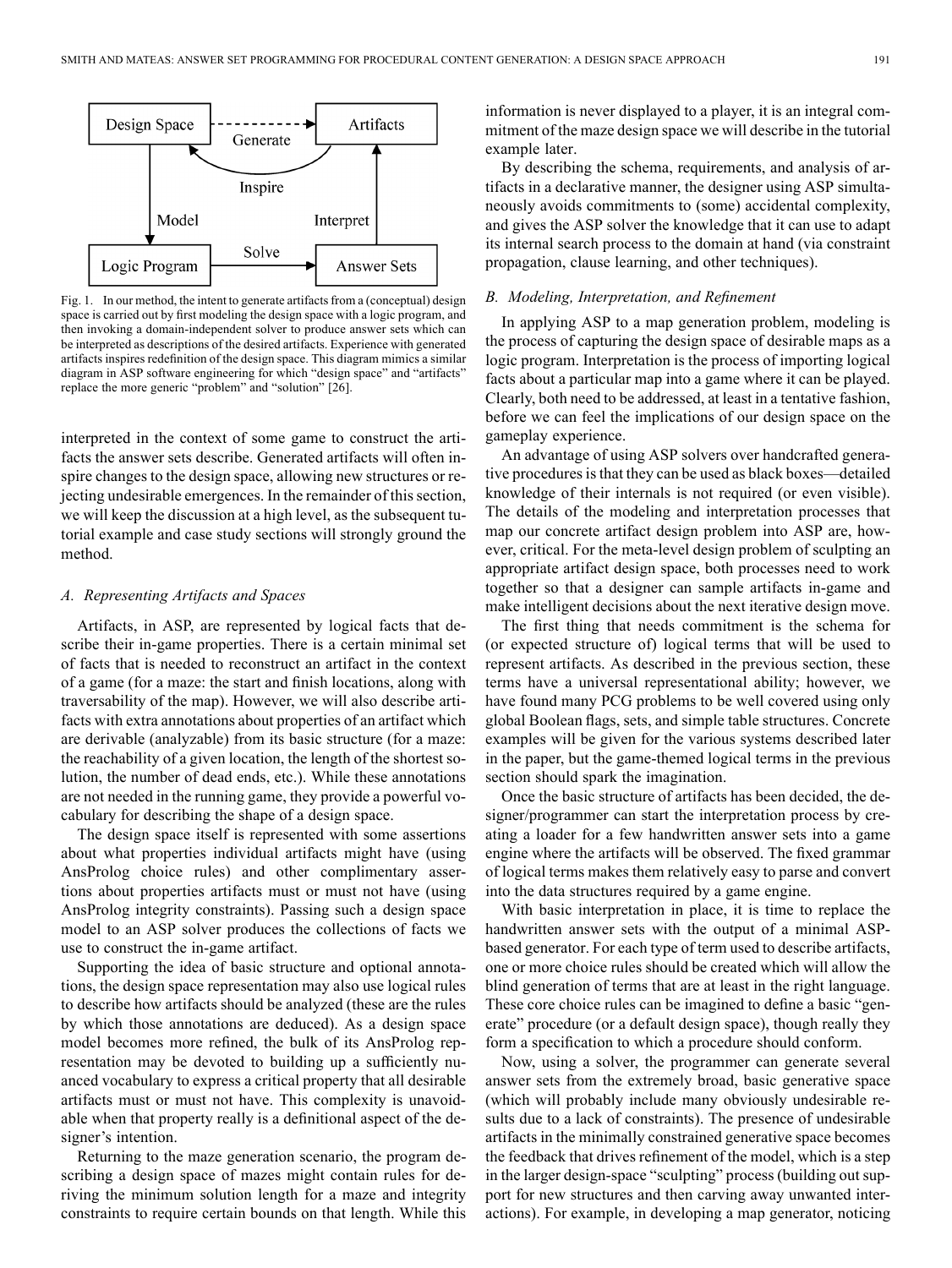unreachable areas of terrain might suggest the addition of a constraint that would forbid this from happening in the future (perhaps by requiring a viable path between all locations of interest).

Again, while the constraints that the programmer adds during the iterative development of a generator seem to function as postfiltering processes, most ASP solvers will embed them into the core search process, interleaving their evaluation with the construction of partial artifacts.

As the logic program grows in detail, with choice rules gaining more detailed bodies, integrity constraints rejecting corner cases, and auxiliary rules defining higher and higher level patterns in the artifacts which can be used in filtering, the details of interpretation process will likely change very little (as changes to the basic structure of artifacts is rare). In the rare case of making a representation change, often auxiliary rules can be used to deduce the facts describing a new-style artifact in the schema of the old-style artifacts, allowing the reuse and incremental upgrade of an interpretation procedure.

Interpretation need not always refer to the literal loading of answer sets into a game engine. Instead, answer sets may be interpreted as describing the inputs to a different PCG algorithm which expands them to produce the final in-game content or even as the inputs to another declarative, solver-based process. Both of these expansion techniques are employed in DIORAMA, a map generation system described later in this paper.

For a detailed walkthrough of software engineering practices for ASP, we refer the reader to the (illustrated) "Pragmatic Programmer's Guide to ASP" which is aimed at general problem solving as opposed to the specific PCG context introduced here [26]. The iterative programming practice it describes for finding solutions to logical problems exactly corresponds to a humandirected, meta-level search in the space of content generator designs in the PCG domain.

### *C. Modeled and Unmodeled Properties*

AnsProlog integrity constraints provide very expressive, direct control over the properties of generated artifacts. In fact, they combine the convenience of a postfilter that might normally be applied in one of the phases of an explicit generateand-test process with the runtime benefits of providing this filtering knowledge to the ASP solver (which may even run faster in the presence of additional constraints). However, this description is somewhat misleading because it only applies to properties of artifacts which can be modeled using logic expressible in AnsProlog.

In contrast to traditional (Prolog-style) logic programming (a Turing-complete programming paradigm), ASP specifically targets NP-complete problems (informally, those problems for which solutions are easy to verify). As a result of this, there are computations which cannot be expressed in AnsProlog, particularly those with infinite loops (conforming solvers will always terminate in finite time). Many solvers support extensions which allow a programmer to encode variants on the Weighted MAX-SAT problem (a problem just outside NPC which enables combinatorial optimization as well as the use of soft constraints).

Nonetheless, many interesting properties of artifacts are impractical to accurately capture in AnsProlog. The results of running an arbitrary program or the elicitation of a human of feed-

back are obvious examples of such properties that would be left unmodeled in an ASP-based generator. Consider this example from the generative visual art domain: The output of a Neuro Evolutionary Art (NEvAr) system, is often interesting when its otherwise very abstract compositions resemble a human or animal face [5]. NEvAr uses neural network trained on audience feedback to capture a local, fuzzy sense of interestingness which can permit the system to generate many face-like images without a logical model of how images come to resemble faces. This neural network evaluation (rich with floating-point arithmetic) is a natural fit for a generate-and-test architecture, but is impractical with the purely symbolic ASP framework. While future ASP solvers may eventually integrate efficient support for floating-point arithmetic, other properties of artifacts are permanently off-limits to machines.

Often, only human inspection is capable of accurately judging the most subtle properties of artifacts (such as beauty or fun). Aside from literally embedding a human in the generation process (as in the case of interactive genetic algorithms, manual postfiltering, or inductive logic modeling),<sup>2</sup> the primary tactic is to substitute the subtle property for a more practical one (as done by the neural network in NEvAr above). In ASP, a common tactic for producing approximate property descriptions is to collect definitions for a series of concrete failure cases—in the maze generator described later in this paper, accurately capturing the "difficulty" of a maze is an AI-complete problem, but recognizing a collection of ways in which a maze appears "too easy" is a tractable logical modeling problem.

Where unmodelable properties of artifacts are a requirement of the design space, a declarative, solver-based generator can be nested inside a larger generate-and-test process, as done with Choco, the numerical constraint solver, in Tanagra [12]. It bears mentioning, however, that ASP provides a dramatically wider modeling palette than do numerical constraint solvers, especially in concert with a gameplay modeling framework such as LUDOCORE [15]. Some solvers actually modestly extend AnsProlog syntax to allow the use of an embedded numerical constraint solver, supporting mixed structural–numerical search over integer domains [27] (generic solvers will treat such problems purely structurally, incurring inefficiency). While increasingly specialized solvers have better runtime performance, they generally come with reduced productivity for the designer/programmer (who is now responsible for more complex modeling and interpretation work) [28].

The focus on quickly modeling properties of artifacts is perhaps the most important idea in our method. We claim that it is easier to sculpt a design space by repeatedly carving away undesirable regions (identified by describable flaws) than it is to guess a procedure which implicitly defines the same space.

#### *D. Applicability*

Although it is difficult to characterize the class of problems for which ASP is a desirable implementation technique (as problems can be solved to various degrees and by several solutions), we can, however, describe the space of solutions afforded by ASP.

2Inductive logic programming has been proposed as an ASP-compatible way of automatically producing approximate player models for games [15].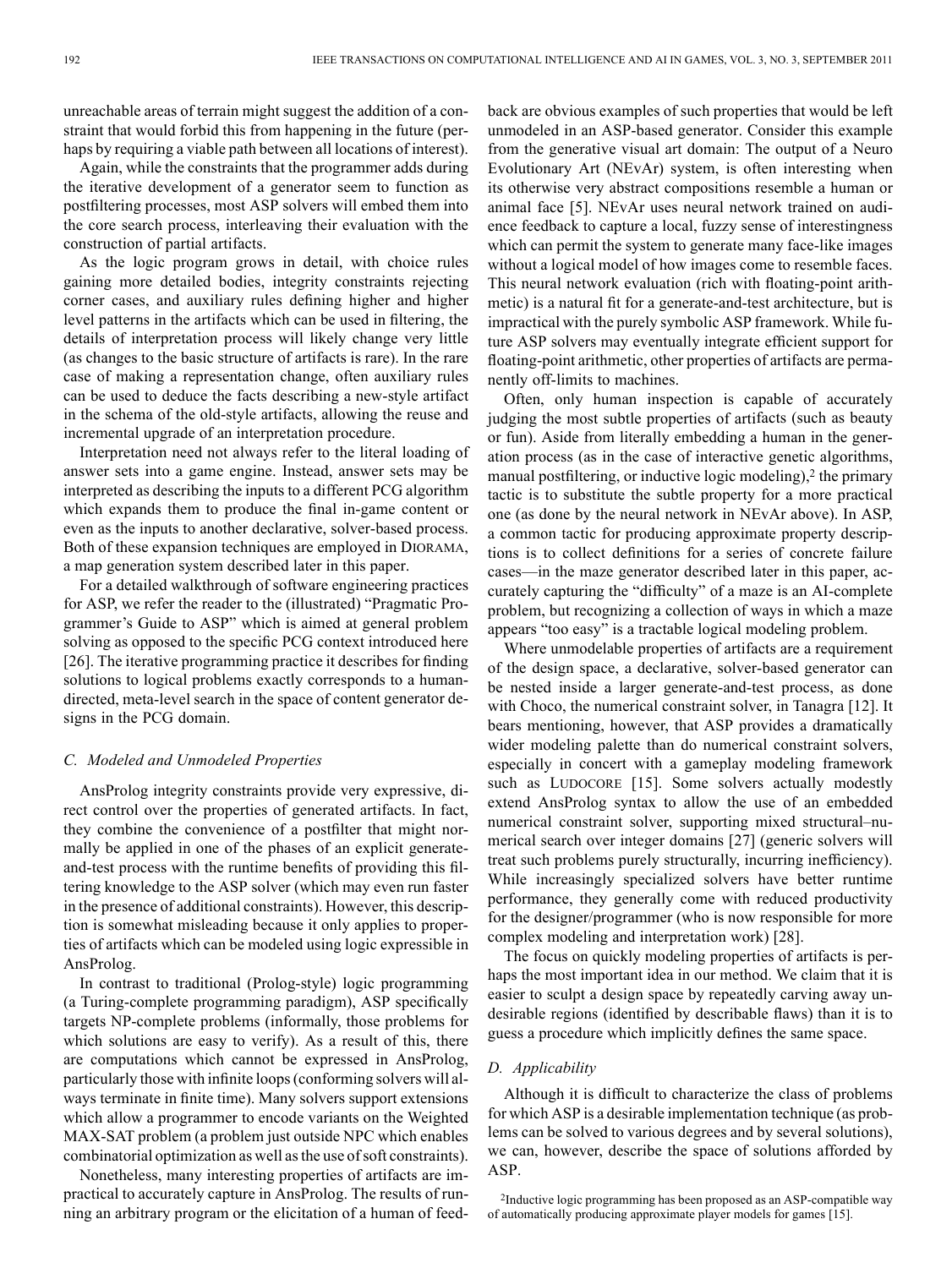ASP provides a means for rapidly creating and easily modifying *search-based* generators over finite data structures. We emphasize the "search-based" label here to point out the fact that ASP-based generators are meaningfully grounded in search while being strictly incompatible with the definition of term given in a recent PCG survey [3]. ASP solvers use search to generate content without the use of a real-valued fitness function or contingent generation of new artifacts based on the score assigned to previously evaluated, complete artifacts. In the existing applications we survey later, three of the four systems lack any numerical properties which are meaningful to optimize, and the exception, DIORAMA, uses optimization as a means to implement layered preferences.

We should clarify that ASP's focus on finite data structures refers to a countable set of alternatives to search over. A vector of real numbers has a fixed number of dimensions, but it has an infinite number of concrete instantiations. Meanwhile, planar graphs (perhaps representing connectivity between rooms in a generated dungeon map) have a variable structure, but readily become a finite search space if we upper-bound the number of nodes that may be used. The same applies to bounded trees, sequences, and other data structures.

Thus, ASP is applicable to problems where the apparent task is to select structures with desirable properties from a vast but countably finite space of structures, where these properties can be described using AnsProlog. While few PCG problems meet this description exactly (due to requiring properties that are impractical to model in logic or involving infinite spaces), many problems will contain significant subproblems that do meet this condition. Whether ASP is an attractive choice, then, hinges on the complexity of factoring out the ASP-solvable problem and integrating its solution into a larger generator. The DIORAMA system, described later, provides an excellent example of this nesting of an ASP-based generator inside a general Python program.

For applications where finiteness would exclude the use of an ASP solver, another declarative, solver-based solution will often be available and provide similar benefits. For unbounded structural spaces, HYPROLOG implements the same abductive reasoning that supports the generativity of ASP [29]. For continuous spaces, CLP(Q,R) blends nonlinear constraints and optimization for the rationals and real numbers with traditional logic programming [30]. Such alternatives gain wider applicability in exchange for increased language and integration complexity. In particular, both of these systems are implemented in the context of Turing-complete Prolog systems which requires programmer attention to ordering of code fragments and the avoiding of infinite loops. We have found that ASP represents a sweet-spot for PCG in the realm of declarative, solver-based generative approaches because the ability to rapidly try out alternative designs with minimal debugging time is so important in design problems.

#### V. TUTORIAL EXAMPLE

To illustrate a simple but complete application of ASP to a toy PCG problem, we now describe our reimplementation of the "chromatic maze" generator described in Ashlock's "Automatic Generation of Game Elements via Evolution" [31]. The original system used a straightforward genetic algorithm with a fitness function measuring maze solution lengths calculated using a dynamic programming algorithm adapted to the unique mechanics of chromatic mazes. The paper additionally described a chess



Fig. 2. A chromatic maze created with our ASP-based generator. Valid moves consist of single steps on a red–yellow–green–cyan–blue–magenta color wheel (repeats allowed). The dark line represents a shortest path between the start and finish tiles.

maze generator which we have also recreated but will not detail in this paper.

# *A. Chromatic Mazes*

Chromatic mazes are a kind of puzzle using a square map consisting of colored tiles. Where other mazes might have explicit walls, passage between tiles in chromatic mazes is regulated by the adjacency of the tile colors on a color wheel. Red–yellow–yellow–red–magenta is a valid path, but red–blue is an illegal move (for the color wheel used in our generator). In addition to the colored grid, two tiles are marked for the start and finish (entrance and exit) of the maze. See Fig. 2 for an example chromatic maze with an overlaid solution.

The content generation task for chromatic mazes is to invent several unique, playable mazes with preferably long shortest path distances between the start and finish. While path lengths are a very crude measure maze difficulty, they provide us with a reasonable example of how to work with numeric desirability metrics in PCG problems.

## *B. Modeling the Design Space*

While modeling and interpretation are usually carried out in parallel, we will rearrange the development of our ASP-based generator to form a less chaotic story.

First, laying down a schema for logical terms that describe a chromatic maze, we want to generate terms shaped like the following:

#### cell(Color,  $X$ ,  $Y$ ), start( $X$ ,  $Y$ ), finish( $X$ ,  $Y$ ).

Creating the choice rules that would generate these kinds of terms requires some background definitions to specify the range of values for the Color and  $X/Y$  variables. These ranges are easily asserted using these simple AnsProlog statements:

```
color(red; yellow; green; cyan; blue; magenta).
dim(1..6).
```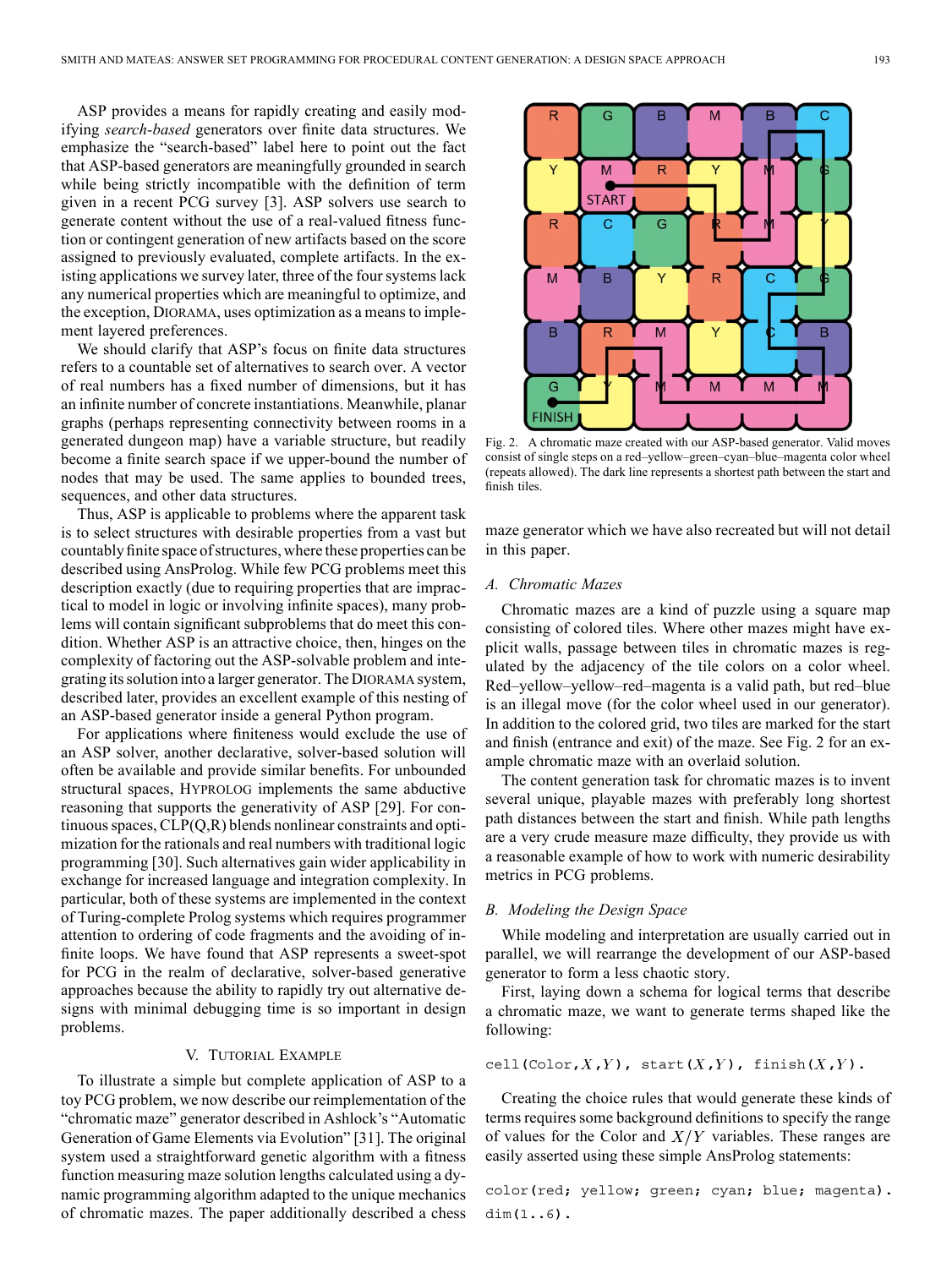This snippet captures the valid range of our representation language using choice rules:

1  ${ceil(C, X, Y) : color(C)}$  1:- dim(X), dim(Y).

$$
1 \left\{ \text{start}(X, Y) : \text{dim}(X) : \text{dim}(Y) \right\} 1.
$$

1  ${f}$ inish( $X, Y$ ):dim( $X$ ):dim( $Y$ ) 1.

The unfamiliar elements of syntax used here describe the scope of quantification for variables and put bounds on the number of generated facts. In this case, the colon operator and the numerals together ensure that exactly one cell fact is produced for each possible assignment of  $X$  and  $Y$  in the first rule (36 facts), and exactly one start fact and one finish fact are produced for the entire puzzle.

The last five lines of AnsProlog code above actually constitute a working generator for chromatic mazes. The design space it describes, however, needs some refinement as the finish tile may not be reachable from the start tile (the generative space contains some undesirable mazes). Expressing that a maze *must not* be impossible to complete is indeed a job for integrity constraints. The following constraint accomplishes this, but sets up the need for additional definitions:

**:- not** victory**.**

The next snippet grounds the idea of "victory" required by the above constraint using traditional logical rules. In it, we have elided the definition of a predicate for passage between tiles; however, this predicate is easy to define in terms of the color and cell facts with some arithmetic to model grid-adjacency.

 $\text{player}_{\text{at}}(0, X, Y)$ :- start $(X, Y)$ . player  $at(T, X, Y)$ : player  $at(T - 1, SX, SY)$ ,  $passable(SX, SY, X, Y)$ , 0  $\{ \text{player at } (0..T-1, X, Y) \}$  0.  $\text{victory\_at}(T) :$ - player\_at $(T, X, Y)$ , finish $(X, Y)$ . victory**:-** victory\_at**( ).**

In exchange for describing the mechanics of our mazes in AnsProlog, we gain a high level vocabulary for talking about properties of potential mazes. At this point, our answer set program captures the idea of provably valid maze designs; all that is needed to upgrade our generator to one that produces desirable mazes (with long shortest path lengths) is to add one more integrity constraint:

**:-** victory\_at**( ), <** 22**.**

While AnsProlog provides an additional construct (the *maximize* statement) that we could used to produce a best-possible maze with the introduction of just one more predicate, we have found that absolute optimization is rarely desirable for PCG problems. Instead, a good generator will produce a large space of artifacts with critical metrics guaranteed to fall in a goodenough range (as in the case for our chromatic maze generator)—*satisficing* [2].

# *C. Interpreting Artifacts*

Thus far, we have treated the collection of facts describing a maze as if it were the maze itself. This is a productive mindset for modeling the design space, but human players will greatly appreciate a graphical display with literal, colored tiles. As mazes need not be loaded into any existing game engine, we were satisfied to create a program that produced colored ASCII-art in a terminal display.

The mapping from logical terms written as output from the ASP solver to pictures on the screen is quite straightforward, so we will not describe the details of the small Python program that accomplished this. Instead, we would like to share a particular change we made to the generator code to support more flexible interpretation.

During the development of a generator, often viewing artifacts as they will be experienced in-game is not enough to provide useful feedback in the design process. To get a better idea of the mazes we were generating, we wanted a visualization of the shortest path distances in addition to the literal tile colors. Instead of producing a specialized debug visualizer, we opted to generalize our visualizer to render arbitrary, colored ASCII-art tables using the following rules:

 $\text{tile\_color}(X, Y, C) := \text{cell}(C, X, Y).$  $\text{tile\_char}(X, Y, s) := \text{start}(X, Y)$ .  $\text{tile\_char}(X, Y, f): = \text{finish}(X, Y).$  $\text{tile\_char}(X, Y, T\text{#mod10}):$  $T > 0$ , player  $at(T, X, Y)$ , not start $(X, Y)$ , not finish $(X, Y)$ .

Translating, the above logic describes a table display for chromatic mazes where  $s$ 's and  $f$ 's mark the start and finish and other tiles are represented with the last digit of their distance from the start (useful for debugging). These single characters are colored by the corresponding maze tile.

Using this approach, treating the tile\_char and tile\_color terms as the primary output of our generator, we were able to completely reuse our external visualization program in a reimplementation of the chess maze design space (with  $\sigma$ 's and 's for occupied and threatened tiles on the chess board). In actuality, our chromatic maze generator was produced by a series of small refinements to our chess maze generator: changing the annotation for tiles, changing the passage criterion between tiles, and updating the visualization logic, leaving the general calculation and bounding of shortest paths and victory times unmodified during the evolution.

#### *D. Comparison*

We have captured the essence of Ashlock's evolutionary chromatic maze generator in an ASP-based generator. Our model encodes the very same design space implicitly defined by the intent of the evolutionary generator (though what counts as the actual generative space for an evolutionary generator is not entirely clear). Where shortest path length was a black-box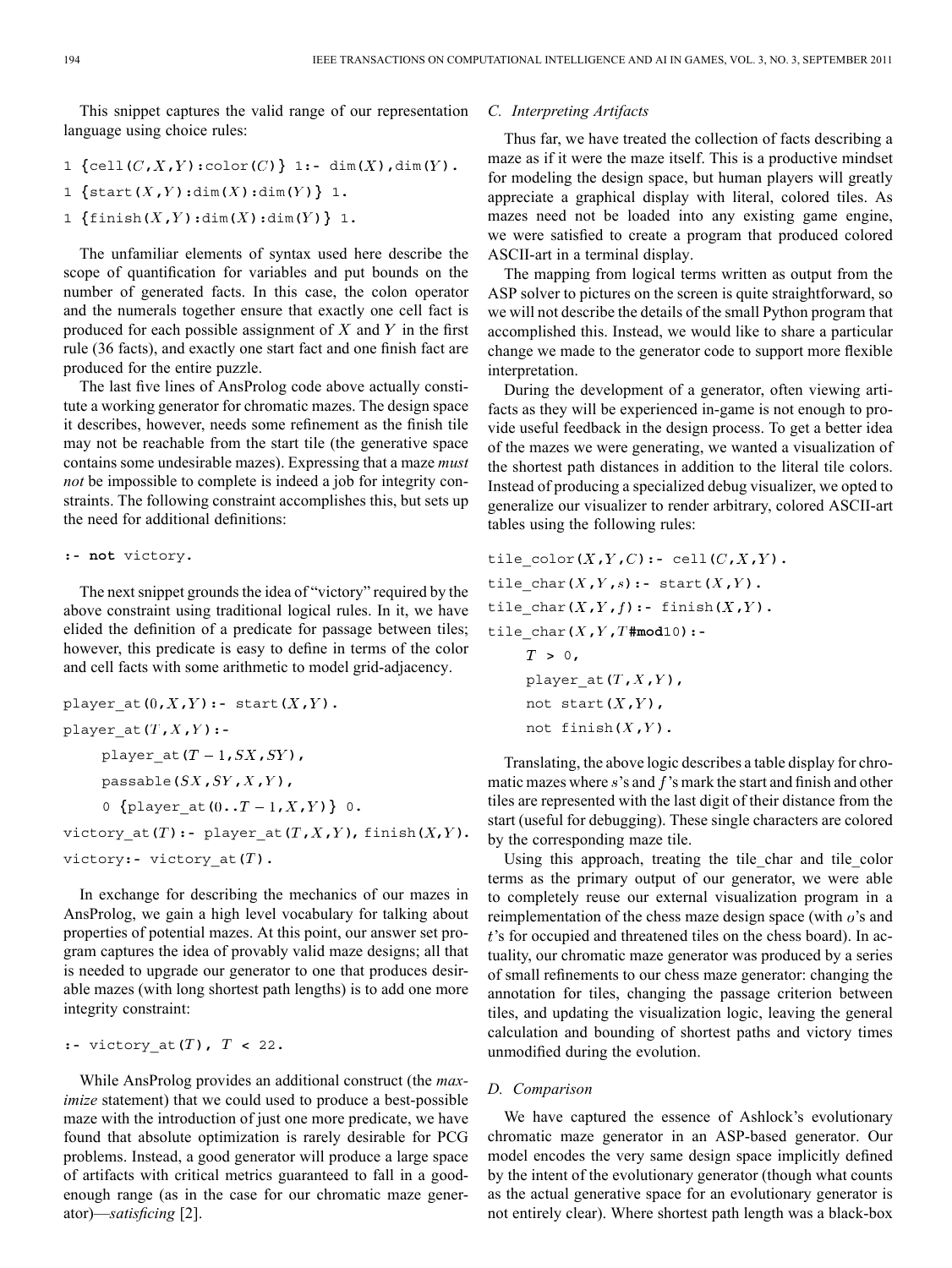fitness function used in the original system (its implementation was not constrained by the surrounding system), it is a white-box modeled property of mazes in our system, subject to directly enforced constraints. In place of explicit data structures and algorithms for computing solution lengths in the original system, our system defines the meaning of solutions in just a handful of AnsProlog lines, exploiting the search processes already embedded in the external solver for both analysis and generation.

Just as the development of the evolutionary generator prompted its author to perform a parameter study to understand the effects of varying population sizes and mutation rates, the design of our ASP-based generator prompted its own parameter study. With the (output) fitness value of the original generator under our direct control (as an input), we were able to directly locate mazes with solution lengths outside the range of those found by the original system. This allowed us to discover some previously unreached chess mazes, and lead to our formally proving the nonexistence of chromatic mazes with a shortest path length above a certain bound (the natural interpretation of an ASP solver's complete search algorithm returning no solutions).

Using a generation paradigm which foregrounds an iterative design process, we are obliged to read the fine details of individual generated mazes and think what would make them more desirable. Consider the run of magenta tiles in the bottom row of the generated maze in Fig. 2. Towards making our generated mazes more interesting, we might want to ensure that all of our mazes had shortest paths without such obvious runs. While enforcing that no color is ever used adjacent to itself would be one way of doing this, it would eliminate mazes which used runs of a single color to sneakily lead the player further from their goal. Instead, what we want is a constraint on colors traversed on all possible shortest paths, while still allowing runs on other paths. Such a constraint is expressible in exactly three more lines of AnsProlog and no modifications of existing rules, but would be nontrivial to encode in a new fitness function for the original evolutionary generator. The fact that feasible–infeasible two-population genetic algorithms are an active area of research is evidence of the subtlety required to blend constraint enforcement with the optimization of an existing numerical metric [32].

# *E. Metrics*

While it is not possible to directly compare the following metrics with the original implementation given the published details, we provide them to the reader to convey the idea that ASPbased generator development is likely easier than one might suspect and that the generators produced (with no careful attention paid to runtime performance concerns) are not burdensomely slow.

Our chromatic maze generator, which is reproduced in full in the Appendix of this paper, consists of 49 source lines of idiomatic AnsProlog (half of which are identical to those in the chess maze generator). Running this program through Clingo and our Python visualization program on a single core of an Intel Core2 Quad at 2.66 GHz, we can generate and render a single 6-by-6 chromatic maze with a solution length between 20 and 35 steps in 250 ms. To understand the effects of startup costs, we asked the generator to generate and save 10 000 unique, desirable mazes from the same design space. The operation took 1 s, using an average 100  $\mu$ s per maze. Generating a globally optimal 6-by-6 maze (requiring 35 steps to solve) took 2.5 s.

Towards matching the largest scale of mazes presented in the original paper, we modified our maze generator to produce a sequence of increasingly longer mazes at the 21-by-21 scale (using the *maximize* statement instead of the simple threshold shown previously). While Ashlock demonstrated a 292-step maze at this scale (requiring an unknown amount of computation), we can only report the generation of a 114-step maze after two hours of computation (with longer mazes requiring increasingly more time to find).

While these performance numbers are highly sensitive to variable parameters such as the size of the maze, a more important (though difficult to accurately measure and interpret) metric is the human programming effort required to produce the model of the design space. The first author, an experienced AnsProlog programmer, developed generators for knight-only chess mazes, chromatic mazes, and a toroidal variant on chromatic mazes, along with the visualization logic, without prior planning, in less than four hours.

While this example permits a direct comparison between an ASP-based generator and an equivalent evolutionary generator, the problem of chromatic maze generation should not be interpreted as a benchmark problem for PCG. In particular, as defined, chromatic maze generation is not actually a design problem. Instead, when the design space is locked down, the problem becomes an engineering problem for which numerical results comparing two implementations that were not optimized for runtime performance would be misleading.

Attempts to characterize the runtime performance that should be expected from common answer set solvers have yielded results very similar to those seen for SAT solvers [33]. That is, while solvers generally employ algorithms with worst case exponential complexity (in terms of a program's grounded size), solvers will terminate very quickly on a wide range of problem instances. Only when random programs have a mix of atoms and rules that approach a critical ratio (reminiscent of the "phase transition" for SAT instances) does a solver actually encounter exponential blowup in its search process. On ASP terms, the "hardest" problems appear to be those where exactly one answer set from an extremely large space of possibilities is the only solution. Anecdotally, we have found realistic PCG problems (large chromatic maze generation not included) such as those surveyed in the next section to fall on the "easy" size of the phase transition. That is, their constraints are relatively easy to satisfy (admitting an estimated number of valid answer sets in the quadrillions for the case of *Variations Forever*), but the way in which they are satisfied leads to interesting game content.

With this tutorial example, we hope to show the reader how new ASP-based generators can be created at a code level, emphasizing the minimum of design commitments made during development. Practical applications of ASP to PCG will likely involve artifacts with far richer structure (and smaller numerical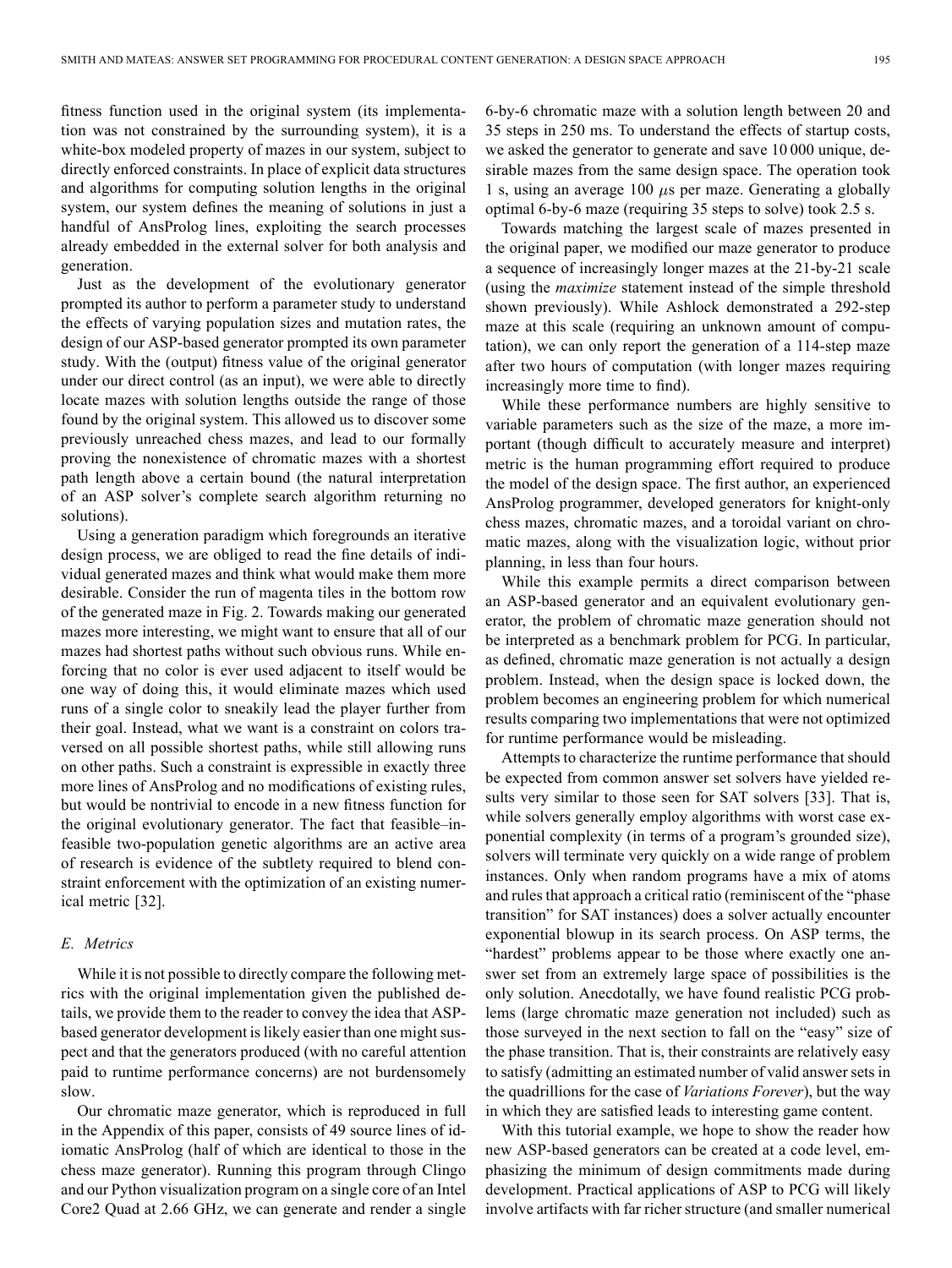constants) that are consumed in the context of games with much more complex mechanics than maze traversal.

# VI. CASE STUDIES

In this section, we describe existing applications of ASP to content generation problems in the domains of real-time strategy game maps, arcade game mechanics, musical compositions, and simple narratives. Of known ASP applications, we judge these to be the most relevant to PCG, with two of the four actually producing content that is consumed in gameplay. While ASP has been widely applied, it is only these systems which have employed the technology in a directly generative manner (as opposed to general problem solving or satisfiability testing). In describing them here, we hope to inspire wider adoption of this approach to content generator design.

#### *A.* DIORAMA

DIORAMA3 is an open source, comprehensive map generator for the real-time strategy game *Warzone 2100* (Pumpkin Studios 1999) which generates natural-looking, detail-decorated terrain maps with desirable gameplay properties. Internally, DIORAMA uses ASP to solve two gameplay-critical subproblems in map generation.

The cliff structure of the terrain in a *Warzone* map has a strong impact on gameplay by blocking land-vehicle passage between tiles with sufficiently different height values. In the first phase of the map generation process, among other details described later, a coarse grid of cells is assigned numerical height values with terms like cellLevel  $(X, Y, \text{Height})$  (analogous to the assignment of colors to tiles in chromatic mazes). From cellLevel facts, passage between tiles can be derived using traditional logical rules (analogous to the traversability of chromatic mazes). Additional user-settable constraints enforce the presence of interesting geographical features: undulating plains, smooth sea beds, raised or sunken player bases, and a prescribed number of unreachable mountain tops. Logical rules for describing undulation and other modeled properties, of course, are also included in the AnsProlog program.

The problem of placing player base locations and oil wells (drivers of the economy in *Warzone*) is tightly coupled with the terrain generation problem; cliffs provide a natural, indestructible defense against ground-based attacks. Accordingly, DIORAMA combines these concerns into a single design space model, effectively solving for terrain, base, and well placement all at the same time. The baseLocation (Player,  $X, Y$ ) and oilLocation (Well,  $X$ ,  $Y$ ) predicates complete the minimal structure of the generated artifacts at this stage.

To express a preference among the myriad possibilities that conform to terrain design rules, the AnsProlog program declares that the solver should first absolutely maximize the distance between player bases, and then, among solutions with that maximal base distance, find a placement of oil wells that maximizes the minimum interwell and well-base distances. Additional constraints optionally enforcing partial cliff-based defensibility of bases and wells are also active in this process.

3DIORAMA documentation and source: http://warzone2100.org.uk/.

We learned that ASP actually replaced a genetic algorithm solution for this search-intensive phase in a previous version of the generator [34]. Without an ASP solver, such multilayer global optimization would be difficult to express with a procedure that had separate generate and test phases. Even dropping global optimization in favor of enforcing a fixed lower bound on base and well distances would have been difficult otherwise.

Though DIORAMA used a fixed priority scheme to layer different levels of preferences at this stage, a system of numerical weights could have (but was not) used to express tradeoffs between preferences at the same level, e.g., that one point of resource distance unfairness is a safe trade of two points of cliff defensibility unfairness. In this case, the AnsProlog program would have asked the solver to simply enumerate maps that maximize the sum of the trade values.

Having committed to bases and oil wells on a naked height map with known traversability, DIORAMA performs several non-ASP passes to improve the aesthetics of the final map. To break the unnaturally straight lines of the original cell grid, the map is warped in a postprocessing phase and cell borders are smoothed. A plausibly designed road network is overlaid which visually guides players from their bases to oil wells and randomly placed abandoned towns. These phases add visual flair and cannot break the map's gameplay, so they proceed in a nonbacktracking fashion, enriching the map in-place.

Generating a smoothed version of the abstract terrain is an example of a subproblem in terrain generation for which ASP is not particularly applicable. Instead of selecting artifacts with particular properties from a vast-but-finite space, continuous smoothing is a process more easily described imperatively in a general purpose programming language. That is, while geographical features are modeled properties at the (coarse) cell level, DIORAMA leaves the aesthetics of (fine) tile level details unmodeled and trusts the imperative passes to cover them in a feedforward manner.

In a gameplay mode of *Warzone* that allows players to start a match with generous bases prebuilt for them, maps may include a customized layout of essential buildings and fortifications. DIORAMA has an option that will cause an ASP-based base layout phase to be injected into the generation process after the terrain has been warped and smoothed. At a high level, location (Building,  $X$ ,  $Y$ ) facts are generated using choice rules for the origin point of each building, from which blocked tiles are deduced and the number of lined-up buildings is computed. Overlapping buildings are easily rejected with an integrity constraint. The size of a boundary zone around blocked areas is calculated and globally maximized, secondarily maximizing the modeled tidiness property of the arrangement. The resulting layouts have an organized-looking grid layout, fit to locally warped terrain features while ensuring units can still navigate around the base.

In order to perform terrain-adapted base layout, this phase needs access to terrain details already committed in the previous phase. DIORAMA dynamically assembles a specialized generator for the situation by concatenating AnsProlog fragments with facts describing the committed world details. Such dynamic construction of design space models is very common, and it represents a kind of adaptability to design problems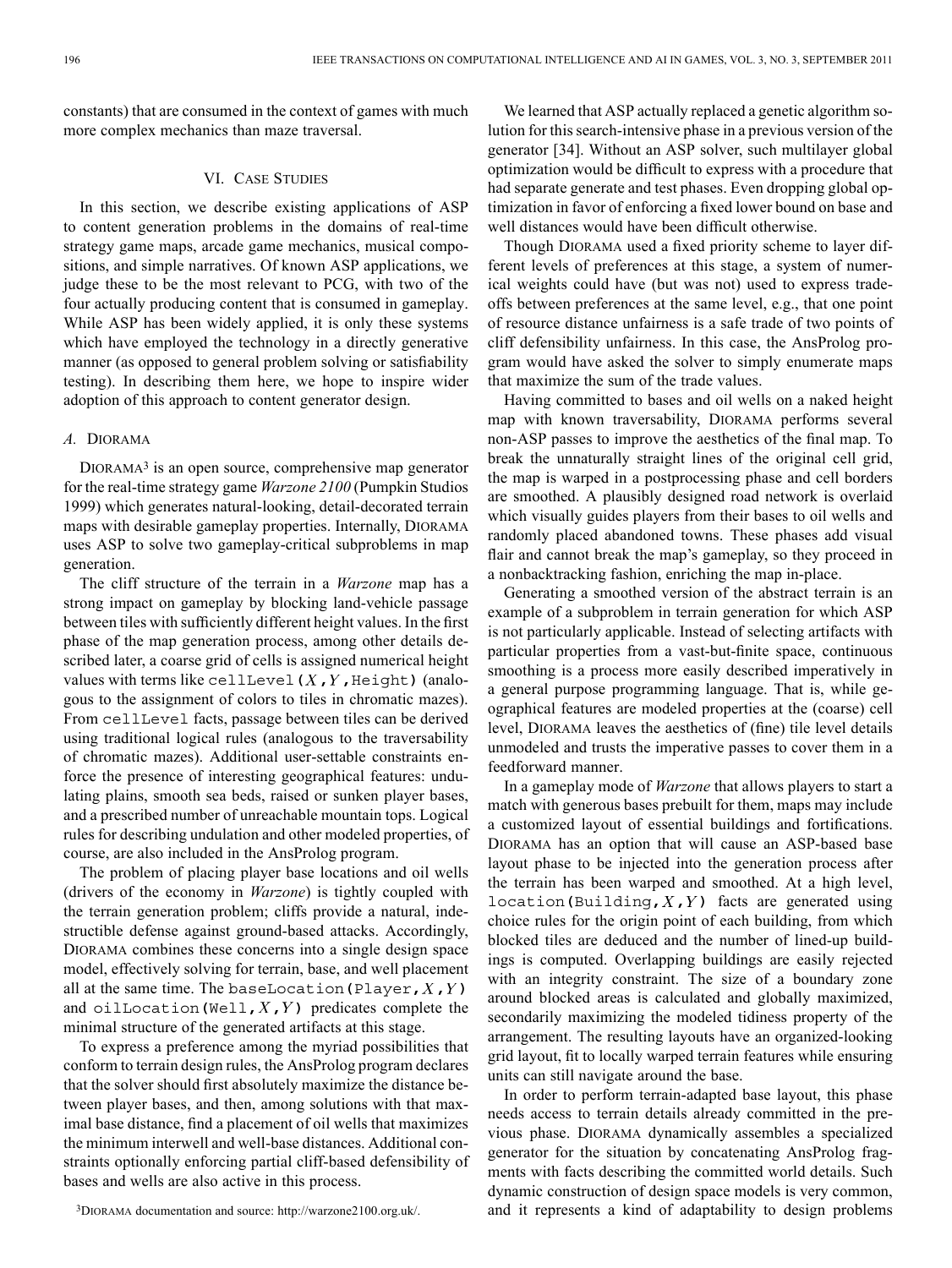that ASP provides that goes far beyond parameterization via numeric parameters (which are used often enough, e.g., in specifying the number of players for which a map should be designed).

In this system, ASP was used to encapsulate two search-intensive subproblems as feedforward generators in the context of a larger, multiparadigm generator. Overall, DIORAMA's generative procedure is a nonbacktracking pipeline of generate-only components; the test procedure, if any, is human inspection of the final maps. Even though map design does not involve a finite space (as terrain heights have a continuous domain), ASP was still able to solve the most difficult subproblems, leaving the other phases of generation free from any handwritten backtracking or generate-and-test search.

#### *B. Variations Forever*

In our recent project, *Variations Forever* (VF) [16], we generated code-like content that describes the game mechanics for simple arcade games. An AnsProlog program embedded within our Flash game captured a configurable design space of minigame rulesets that was consulted each time the player completed a challenge.

VF demonstrated the use of ASP-based generators for online PCG. The design space was parameterized, in a sense, by Boolean flags such as tech**(**obstacles**)** that could be used to toggle the presence of various mechanics in mini-games (the optional presence of fixed obstacle tiles in this example). In a more developed meta-game, these flags would be selectively unlocked through player exploration, making design-space sculpting a core mechanic. By communicating with an ASP solver over the network, our generator delivered content to the locked-down environment of a web browser at runtime.

In contrast to many of the uniform structures used in DIORAMA (assigning numeric heights to a regular grid of cells), VF focused on more complex relational structures describing the interaction of a smaller number of objects. In the mini-games, colored squares representing agents moved about, interacting with other agents and the environment. A string of facts like the one below might (partially) define a ruleset. Other facts parameterize an external obstacle placement algorithm and influence the visual presentation of the mini-game (such as background art selection and camera control policy).

```
player_agent(green),
movement_model(green,pacman),
agent_collide_effect(red,green,kill),
obstacle_collide_effect(green,bounce),
goal(kill_all(red)).
```
With a larger number of term types used in VF (in comparison to DIORAMA), interpretation of answer sets is more complex than setting values in data structures: collision effect rules control which event handlers are installed in the game engine's physics simulation; movement models affect both player keyboard controls and per-frame physics; and the game's stated goal becomes a continuously monitored condition. Despite the complexity of interpretation, many interesting properties of the resulting mini-games were describable using AnsProlog rules.

The rich, relational representation allowed interesting emergences such as a seemingly-unbeatable game which required the player to achieve the stated goal by using additional agents as indirect pushing tools. The other side of rich representations is undesirable emergences, such as games with the goal of escape combined with an encircling wall pattern (impossible to complete). In either case, a small set of rules described the essential property of the emergence. Then, using an integrity constraint, the properties were either required (effectively producing a specialized generator for that flavor of artifact) or rejected.

The ruleset generator in VF includes a winnable\_via**(**Method**)** predicate which describes templates for games which can be beaten by a given method (e.g., escape, direct kill, indirect kill, etc.). Using such a rule to define recognizable subgenres within VF's space eased understanding of unfamiliar mini-games at design time and enabled the generation of hints at play time. That is, the estimated mode of winnability was not required by the game engine, but it provided optional feedback to the designer and player about which patterns that game ruleset contained.

The tight, design-time loop of modifying VF's generator with property definitions after sampling only a few artifacts is a common (even enjoyable) experience. The temporary employment of certain integrity constraints to zoom in on a subspace of interest (called *speculative assumptions* in LUDOCORE vocabulary [15]) allows the focus on mini-games which highlight or stress some aspect of a game engine (assisting in debugging of the larger system) without redesigning the generator. Rapid iteration on our ruleset design space, in this way, was important for identifying and addressing potential failure cases of our game ruleset generator.

# *C.* ANTON

The state-of-the-art automatic music composition system ANTON [14] uses ASP to produce detailed melodic, harmonic, and rhythmic musical compositions informed by a seamless blend of local and global composition knowledge. Although the musical content is not consumed in the context of any game (instead in the form printed music notation, rendered audio tracks, and even real-time performance), the application provides examples of potential new directions for PCG systems.

Until now, we have focused on the use of modeled properties for the purposes of use in integrity constraints, that is, requiring or rejecting properties. The Palestrina rules of composition (a codification of renaissance counterpoint in western tonal music theory) in ANTON serve a dual purpose: the system can use the same rules to diagnose and informatively report flaws in an externally provided composition. It might report the message "middle note of triad doubled" and identify a particular part and time in the composition, or "invalid minor harmonic combination" citing another location. Different composition styles carry different error pattern definitions. As a body of computational music theory, it is natural to expect ANTON's knowledge to be used in both analysis and synthesis.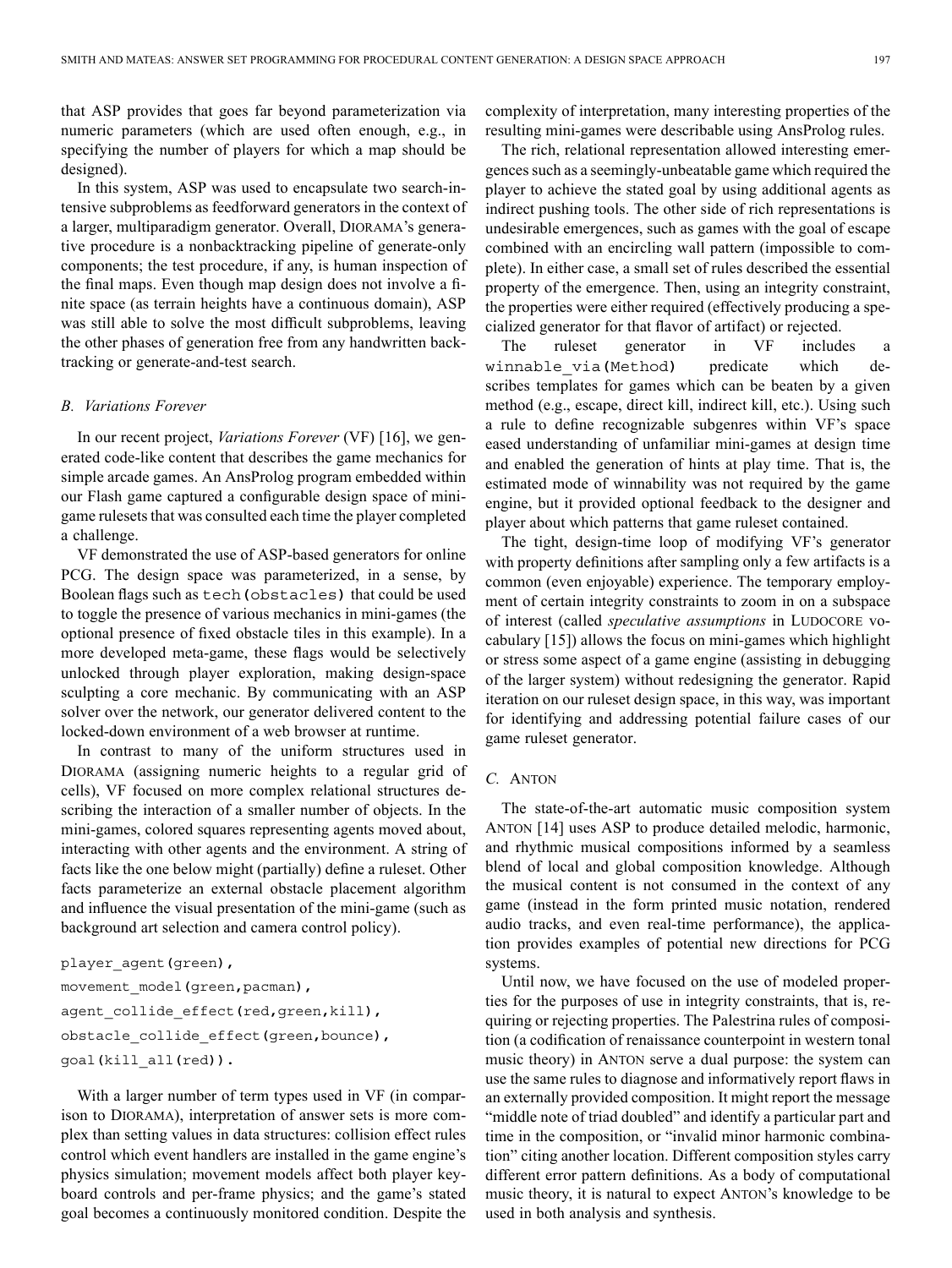The different modes of operation in ANTON are supported by a program builder that dynamically assembles the appropriate AnsProlog fragments to craft a design space appropriate to the problem at hand. In a composition mode, with a certain style and other configuration set, the design space contains musical scores [represented with chosen-Note**(**Part**,**Time**,**PitchNumber**)** terms] that strictly conform to the assembled rules. In diagnosis mode, a logical encoding of a human-created composition is combined with style rules to produce a design space of *critiques* [including error**(**Part**,**Time**,**Reason**)** messages], as opposed to musical passages.

Automated critique of human-design artifacts can, of course, help clean up these artifacts, but it can also be used to understand and debug a design space (even suggesting particular constraints to relax in the iterative design of a generator). Producing intelligent answers to a query such as "*Why* won't you generate artifacts like *this*?" is not an activity supported by any generators for game content, but perhaps it should be in the future. Answers to such queries can even point out inconsistencies in the background theory used by the generator (for example, it is possible that the Palestrina rules contain contradictions that are not obvious to human examination).

The ability for the composition mode to accept partial human-created pieces allows the system to serve a number of purposes beyond tabula-rasa generation: supplying fragments allows the constrained generation of music that ends with a certain pattern or embeds a certain motif; supplying one part and not others allows solving for a harmonization consistent with a given melody; and specifying only a chord progression allows for natural melodic improvisation. By incrementally committing to (or forbidding) details suggested by the system, the user can carry out a mixed-initiative interaction with the system. Nearly all ASP-based generators that employ dynamic program construction will inherit this give-and-take capability by default.

Though the connection is subtle, there is a similarity between the music composition design task and the task of designing platformer levels (rhythm has been identified as part of this link [35]). ANTON composes music by selecting a series of local moves a part should take: step up, leap up, rest, repeat, etc. The trajectory through the space of absolute pitches and times is derived as a side effect of these local moves. Rhythmic and melodic composition rules are often written in terms of the global trajectory and have a complex relationship to the local moves. Similarly, Launchpad, a platformer level generator, works by selecting a sequence from a set of local actions the player should take: move, jump, and wait [36]. The player's trajectory is made concrete by generating geometry which must fit rhythmic density and style constraints. The line critic in Launchpad can be seen to be functioning as a melodic composition rule, with ANTON's harmonic composition rules speaking to the gameplay of as-yet-unconsidered platformer levels with interacting, parallel tracks.

# *D. RoleModel*

Our final example of using ASP for content generation is our work-in-progress RoleModel story generator [37]. This

system's narrative model includes characters (as a collection of static traits and dynamic attributes), events (when a subject acts on an object), and contextual details (a character's sentiment for his actions or notes that modify the effectiveness of an action). Roles, for which the system is named, are perceived archetypes of characters which, instead of being inherent properties of their person, are a judgment made based upon their actions in the story world. That is, they are an emergent result of how the story unfolds.

Traditional story generators often adopt a single generation paradigm such as a story grammar or world simulation (character modeling) approach. A declarative model of narrative generation has been successfully demonstrated to allow these two particular paradigms to be blended; however, the example system uses a specialized search algorithm to interleave world simulation with story grammar traversal, generating story fragments in a strict temporal order [38].

The strength of the story generation approach used in Role-Model derives, in part, from the declarative knowledge representation abilities of logic programming, and also from the use of sophisticated ASP solvers to implement the search process used in generation. The system is capable of generating both character profiles and the actions those characters take in such a way that characters act in accordance with their traits, as well as fitting any author-specified constraints on world state and perceived roles (perhaps that an Alice character must have killed her friend Bob without appearing to be an aggressor).

RoleModel brings to light a useful metaphor that applies to other PCG problems as well. Suppose you had the proverbial million monkeys, each typing away at typewriters. If a Shakespeare-level work were to be produced, how would you recognize it? Choice rules stand in for the monkeys, producing a default search space consisting of the right primitives, but likely lacking appropriate global structure. The traditional logic rules define the patterns to watch for in the typewritten results, and the integrity constraints represent an editorial policy for rejecting monkey business in terms of the modeled properties. ASP allows the designer of a content generator to *think* in terms of a generate-and-test process while enjoying the performance of the adaptive search processes in the off-the-shelf solver at runtime.

Finally, in many domains, story generation included, invention of interesting modeled properties can not only lead to more interesting generated outputs, but can contribute to our shared human knowledge in that domain. The concept of roles in RoleModel would be difficult to experiment with in a generation paradigm for which emergent roles could not be directly manipulated.

#### VII. CONCLUSION

This approach has been rooted in the recognition that PCG is really concerned with two problems: the reliable generation of desirable content artifacts from a design space, and the design of content generation processes which are *fast*, produce *fancy* artifacts, and do so in a *flexible* way (in support of iterative design). Existing applications demonstrate that answer set programming is a proven method for quickly (in terms of both run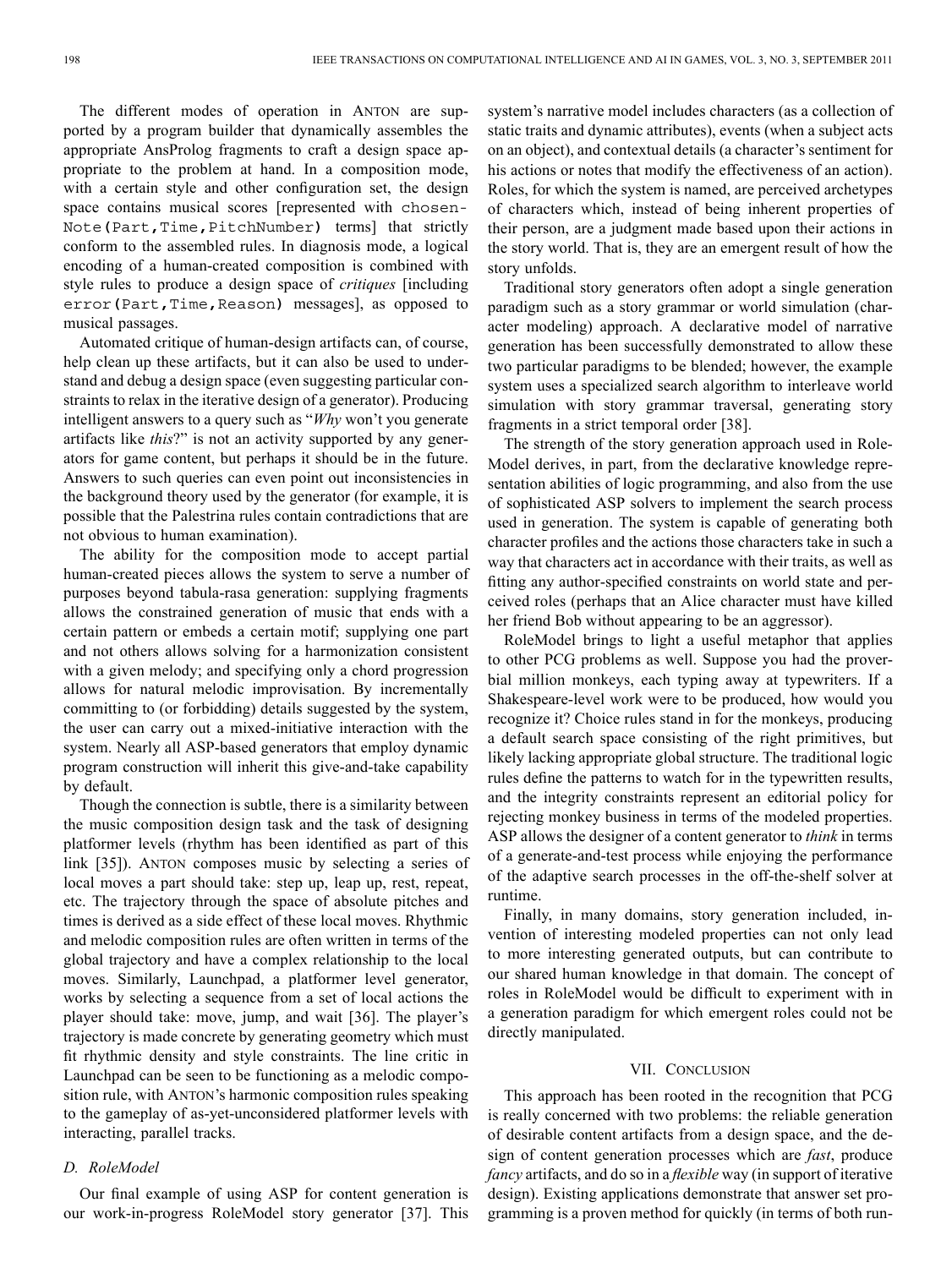ning time and designer effort) creating trustable, search-intensive solutions to rich content generation problems in a way that minimizes commitment to procedural details. The coupling of a declarative specification of design spaces with powerful solvers in ASP makes this possible.

In this paper, we have laid out a widely applicable framework for creating content generators. Between here and what might truly be called a *generative space programming* paradigm, what is lacking is a natural, integrated way of leveraging procedural knowledge where it is applicable. Future PCG research should investigate how declarative, solver-based generators can be connected with other generative procedures in a way that preserves the desirable properties of the parts.

#### **APPENDIX**

Below is the *complete* source for our ASP-based chromatic maze generator (tested in Clingo 2.0.5). To recreate our generation of the globally optimal 6-by-6 maze, invoke "clingo appendix.ans -c min\_solution=35". The logical terms then seen output by the generator are what would be fed into our Python program for visualizing tile maps.

Clingo is available for free download from the Potassco website (http://potassco.sourceforge.net/). Experimental extensions are also available (from http://potassco.sourceforge.net/labs.html) including Xorro, a tool for sampling answer sets with near-uniform probability, and Metasp, a meta-programming layer for expressing complex optimization criteria including Pareto efficiency.

```
%%%%A chromatic maze generator
#const t_max = .
#const min_solution = .
#const max_solution = .
#const size = .
%%A range of space and time
dim(0..size- ).
time(0..t_max).
%%Neighbor adjacency on grid
adjacent(X, Y, X + 1, Y): - dim(X), dim(Y).
adjacent(X, Y, X-1, Y): - dim(X), dim(Y).
adjacent(X, Y, X, Y + 1) :- dim(X), dim(Y).adjacent(X, Y, X, Y-1):- dim(X), dim(Y).
%%Cycling terminal-displayable colors
color(red;yellow;green;cyan;blue;magenta).
next(red,yellow).
next(yellow,green).
next(green,cyan).
next(cyan,blue).
next(blue,magenta).
next(magenta,red).
```

```
%%Allowable color transitions
ok(C,C):- color(C).
ok(C1, C2) : - next (C1, C2).
ok(C1, C2): - next (C2, C1).
%%Allowable steps
passable(SX, SY, X, Y):
     adjacent (SX, SY, X, Y),
     cell(C1, SX, SY),
     cell(C2, X, Y),
     ok(C1, C2).
%%Description of chromatic mazes
1 \{cell(C, X, Y): color(C)\} 1:- dim(X), dim(Y).
1 \{ \text{start}(X, Y) : \dim(X) : \dim(Y) \} 1.
1 \{ \text{finish}(X, Y) : \dim(X) : \dim(Y) \} 1.
%%A flood-fill style player exploration
player at(0, X, Y):- start(X, Y).
player at(T, X, Y):
     time(T),
     player at (T - 1, SX, SY),
     passable(SX, SY, X, Y),
     0 \{ \text{player}_\text{at}(0..T-1,X,Y) \} 0.
%%The time of earliest completion
victory at(T):- finish(X, Y), player at(T, X, Y).
%%That completion happened at all
victory:- victory at(T).
%%Requirements on all generated puzzles:
:- not victory.
: victory at (T), T < min solution.
: victory at (T), max solution \lt T.
%%%%Visualization support logic
tile_grid(size,size).
tile char(X, Y, T \text{#mod10}):T > 0,
     player at(T, X, Y),
     not \text{start}(X, Y),
     not finish(X, Y).
tile char(X, Y, s):- start(X, Y).
tile char(X, Y, f):- finish(X, Y).
tile \text{color}(X, Y, C):- cell(C, X, Y).
```
#### ACKNOWLEDGMENT

The authors would like to thank Dr. M. Brain for being an insider in the ASP community, sharing tools and techniques, and clarifying terminology. They would further like to thank Dr. Brain and his fellow hacker, F. Schanda, for creating the centerpiece of the ASP-for-PCG approach with their leisuretime project, DIORAMA, created for the love of the game and given freely to the fans of it.